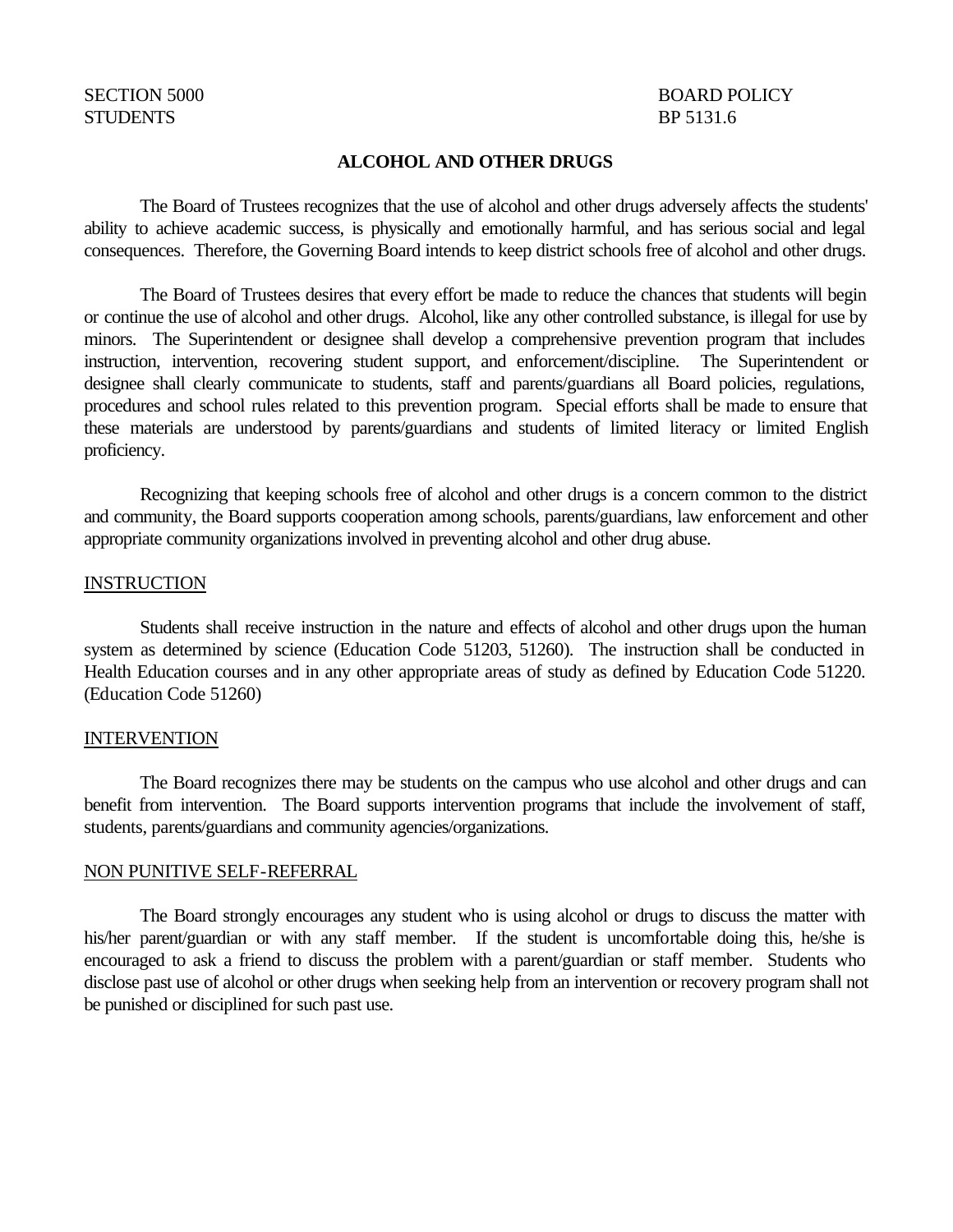# **ALCOHOL AND OTHER DRUGS -BP 5131.6 Page 2**

#### ENFORCEMENT/DISCIPLINE

The Superintendent or designee shall take appropriate action to eliminate possession, use or sale of alcohol and other drugs and related paraphernalia on school grounds, at school events, or in any situation in which the school is responsible for the conduct and well-being of students. Students possessing, selling and/or using alcohol or other drugs or related paraphernalia shall be subject to disciplinary procedures which may result in suspension and/or expulsion.

The Board of Trustees recognizes that parents often times wish to be in close contact with their children and, therefore, will provide an electronic signaling device such as a pager or cellular telephone. Trustees also recognize that staff members often have in their possession electronic signaling devices. Although the Board of Trustees authorizes the possession of electronic signaling devices, it further recognizes that these signaling devices can disrupt the instructional process that is being provided in the classroom and at school assemblies. Disruptions shall be subject to discipline procedures including parent conferences, suspension and the confiscation of the electronic signaling device by a site administrator.

(cf. 5144 - Discipline)

Legal Reference:

EDUCATION CODE

- 44049 Known or suspected alcohol or controlled substance abuse by student
- 48900 Suspension or expulsion (grounds)
- 48900.5 Suspension, limitation on imposition; exception
- 48901 Smoking or use of tobacco prohibited
- 48901.5 Prohibition of electronic signaling devices
- 48902 Notification of law enforcement authorities; civil or criminal immunity
- 48909 Narcotics or other hallucinogenic drugs
- 49423 Administration of prescribed medication
- 49480 Notice to school by parent or guardian; consultation with physician
- 49602 Confidentiality of pupil information
- 51202 Instruction in personal and public health and safety
- 51203 Instruction on alcohol, narcotics and restricted dangerous drugs
- 51210 Areas of study
- 51220 Areas of study, grades 7 to 12
- 51260 Elementary and secondary school instruction in drug education by appropriately trained instructors
- 51262 Use of anabolic steroids; legislative finding and declaration
- 51264 CDE assistance for in-service training
- 51265 Gang violence and drug and alcohol abuse prevention in-service
- 51266 Model curriculum for grades 2, 4 and 6
- 51268 Coordination of resources

HEALTH AND SAFETY CODE

- 11032 Narcotics, restricted dangerous drugs and marijuana; construction of terms used in other divisions
- 11353.6 Juvenile Drug Trafficking and Schoolyard Act

**ALCOHOL AND OTHER DRUGS -BP 5131.6**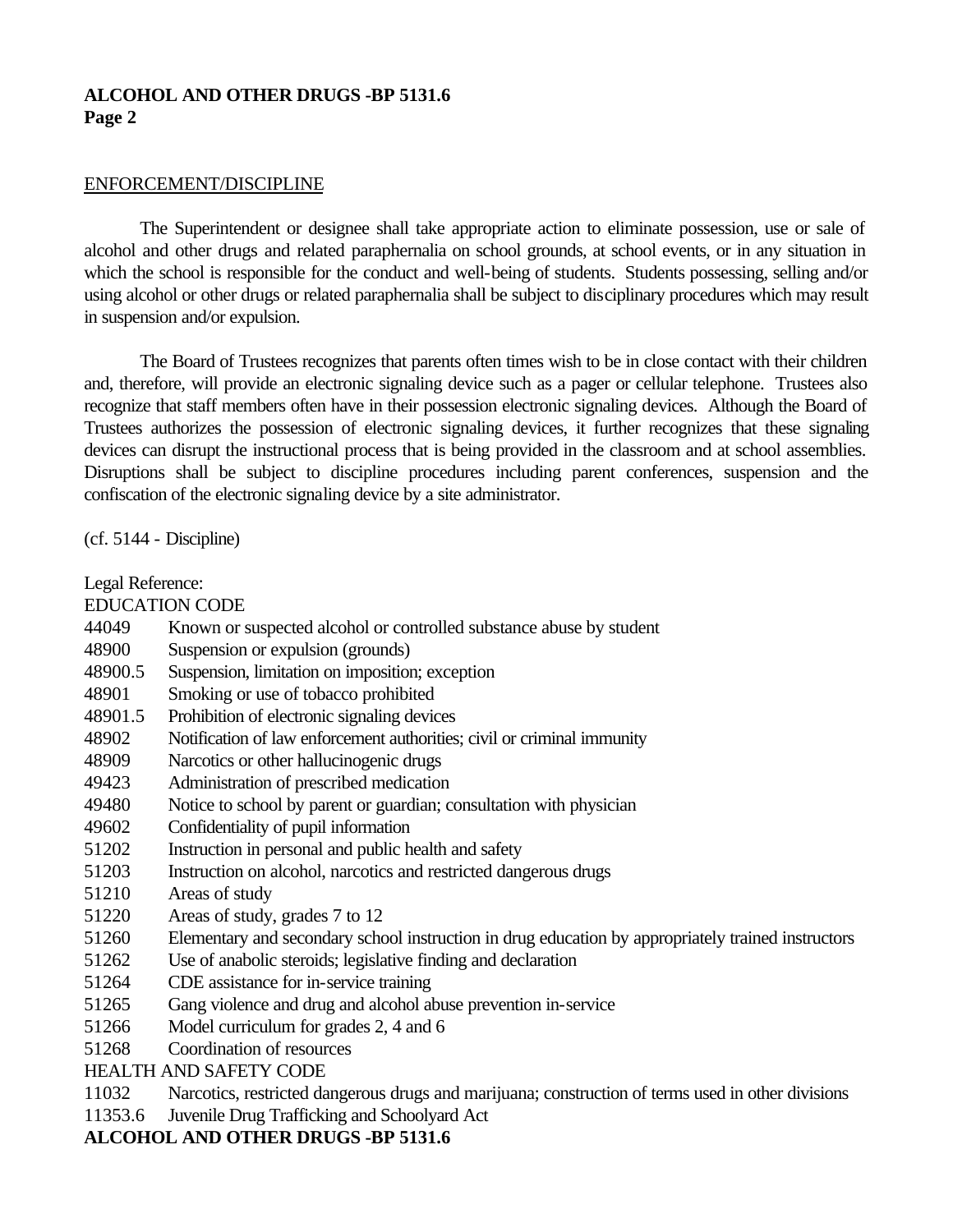# **Page 3**

- 11357 Unauthorized possession of marijuana; punishment; prior conviction; possession in school or on school grounds
- 11361.5 Destruction of arrest or conviction records

11372.7 Drug program fund; uses

- 11802 Joint school-community alcohol abuse primary education and prevention program
- 11965-11969.5 The School-Community Primary Prevention Program
- 11998-11998.3 Drug and Alcohol Abuse Master Plans
- 11999-11999.3 Alcohol and drug program funding; no unlawful use

PENAL CODE

13864 Comprehensive alcohol and drug prevention education

VEHICLE C ODE

- 13202.5 Drug and alcohol related offenses by person under age of 21, but aged l3 or over; suspension, delay, or restriction of driving privileges
- WELFARE AND INSTITUTIONS CODE
- 828 Disclosure of information re minors
- 828.1 Disclosure of criminal records; protection of vulnerable staff and students
- DRUG-FREE SCHOOLS AND COMMUNITY ACT OF 1986

Public Law 99-570

DRUG-FREE SCHOOLS AND COMMUNITY ACT AMENDMENTS OF 1989

H.R. 3614

(1/85, 5/85, 11/86, 9/87, 3/88, 12/88, 3/89, 12/89) 3/91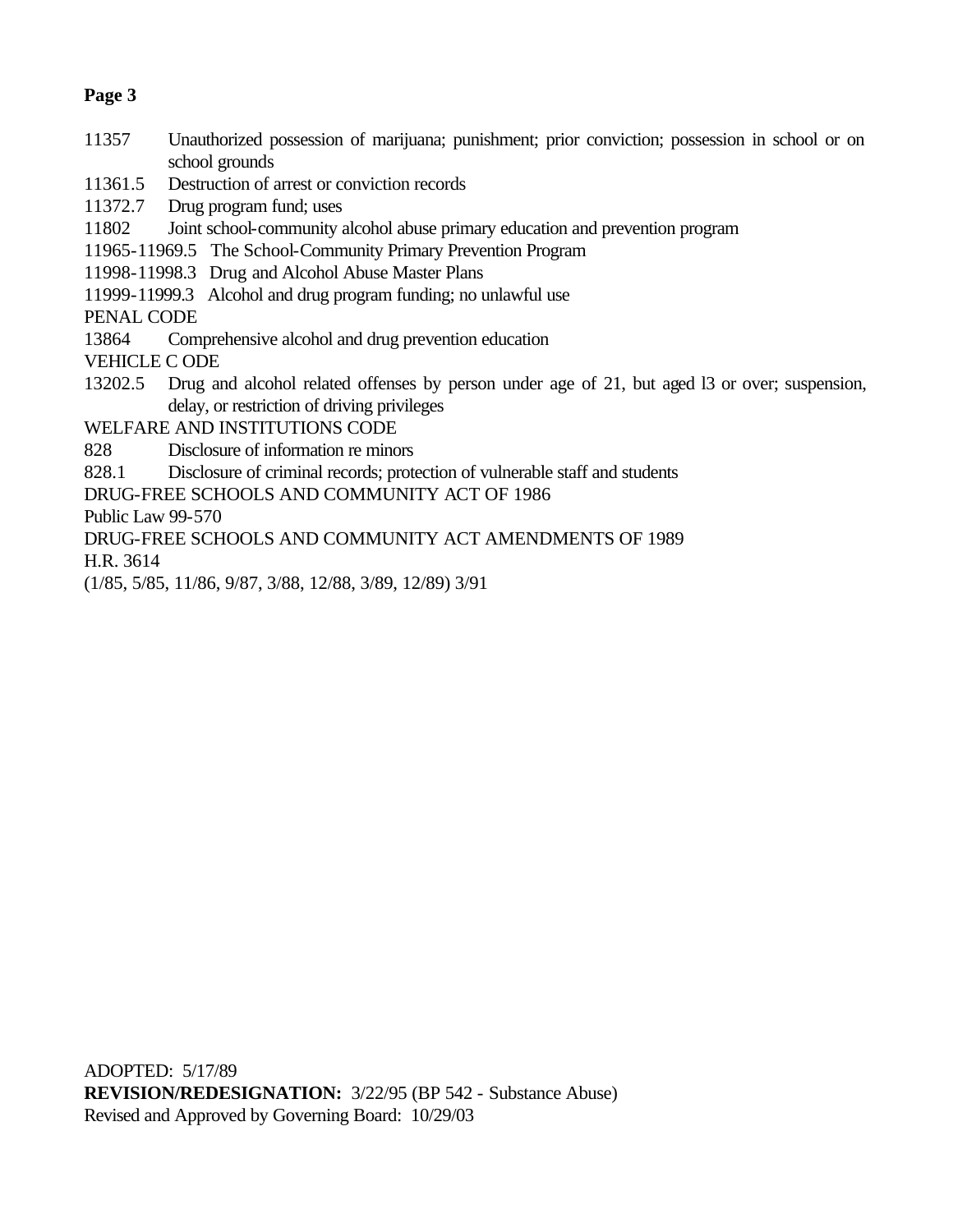# SECTION 5000 ADMINISTRATIVE PROCEDURES

# **ALCOHOL AND OTHER DRUGS**

### INTERVENTION

For students under the influence, or in possession of drugs, alcohol, or drug paraphernalia while on school grounds, while going to or coming from school, during the lunch period whether on or off the campus, during or while going to or coming from a school-sponsored activity, the following actions may be taken:

- A. Cited by police.
- B. Parent conference follow-up.
- C. Parents will be notified that their child can be tested at the Ventura Behavioral Health, at Clinicas, or by purchasing a home test.
- D. Parents may also be notified that the Palmer Drug and Alcohol Program has a free counseling program.
- E. Students may be suspended for 1-5 days. Along with disciplinary procedures, students will be placed in a 7-8 week Drug and Alcohol Insight Group and suspended from all school activities and extracurricular activities for 10 school days, starting with the day of the infraction through the 10th school day. If a contract has been signed for that activity. then whichever is the stricter policy shall take precedence. If a class is involved, the student will attend class but cannot attend any activities of that program.
- F. For the second offense the school site shall take necessary action. Students will be placed back in the Drug and Alcohol Insight Group and suspended from all school activities and extracurricular activities for 30 school days starting with the day of the infraction through the 30th school day. If a contract has been signed for that activity, then whichever is the stricter policy shall take precedence. If a class is involved, the student will attend class but cannot attend any activities of that program. The student also shall sign a contract that will refer him/her to an alternative program on the third offense.
- G. If the student does not attend the Drug and Alcohol Insight Group, the site shall take whatever action they deem necessary. (A contract may refer him/her to an alternative program for a second offense.)

## DRUG AND ALCOHOL INSIGHT PROGRAM

- A. The following students can attend the Insight Group:
	- 1. Those assigned for disciplinary reasons concerning drugs and alcohol.
	- 2. Those who voluntarily want to attend.
	- 3. By parental request.
	- 4. By referral from a school counselor, school psychologist, or nurse.

## **ALCOHOL AND OTHER DRUGS -AP 5131.6**

**Page 2**